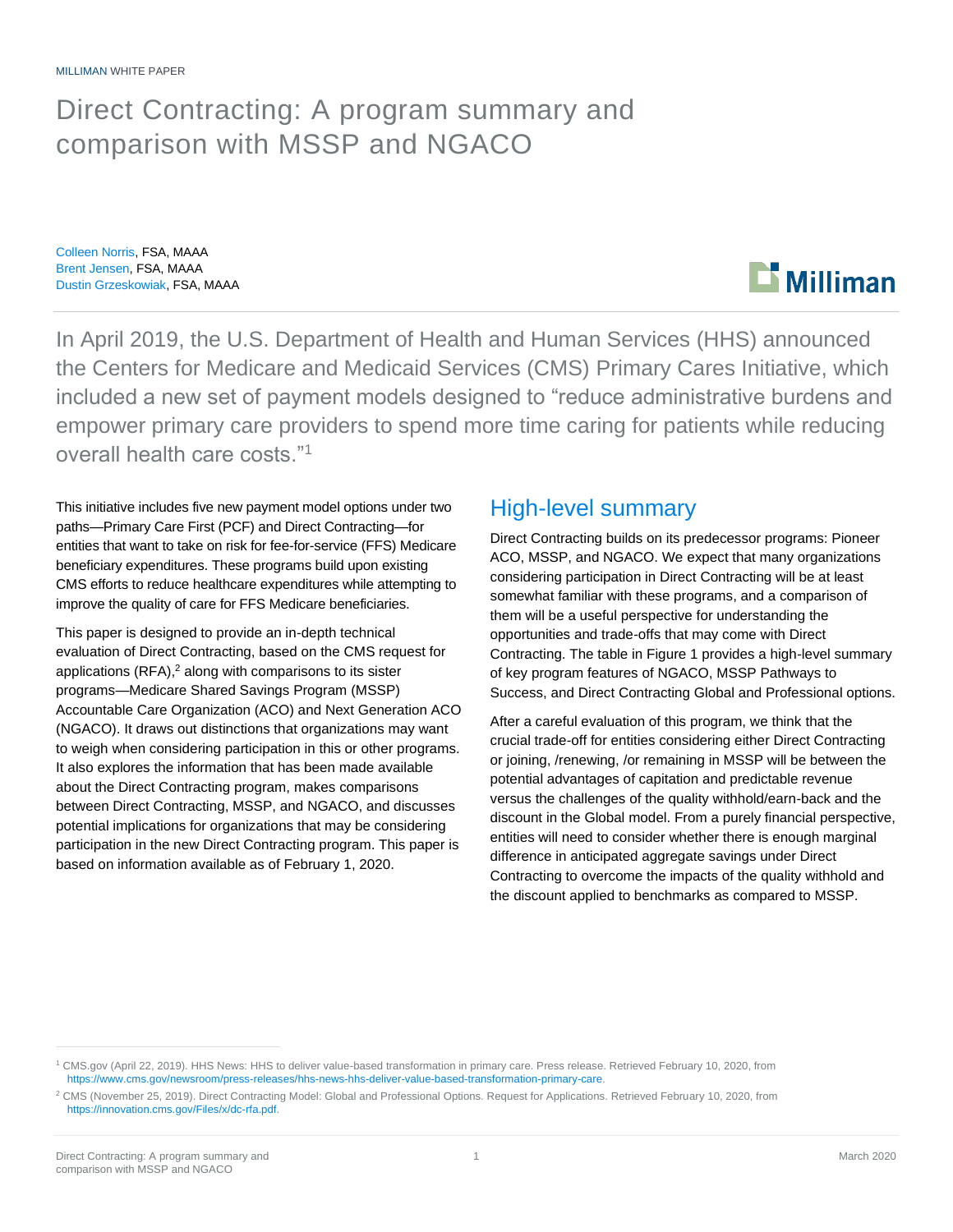#### **FIGURE 1: KEY PROGRAM FEATURES**

|                                                                       | <b>MSSP</b>                                                                                                   | <b>NGACO</b>                                                                                                    | <b>DIRECT CONTRACTING -</b><br>Professional                                                                                                                                                                                                     | <b>DIRECT CONTRACTING -</b><br>Global                                     |
|-----------------------------------------------------------------------|---------------------------------------------------------------------------------------------------------------|-----------------------------------------------------------------------------------------------------------------|-------------------------------------------------------------------------------------------------------------------------------------------------------------------------------------------------------------------------------------------------|---------------------------------------------------------------------------|
| <b>Attribution</b>                                                    | Based primarily on evaluation and<br>management (E&M) claims from<br>primary care providers (PCPs).           | Similar to Direct Contracting                                                                                   | Priority is still given to E&M claims provided by PCPs, but the<br>requirement is less stringent. List of eligible services is slightly more<br>limited, dropping services occurring in nursing facilities and some<br>behavioral health codes. |                                                                           |
| <b>Financial Benchmark</b>                                            |                                                                                                               |                                                                                                                 |                                                                                                                                                                                                                                                 |                                                                           |
| <b>Baseline Period</b>                                                | 3 years prior to contract                                                                                     | Fixed year                                                                                                      | 2017-2019                                                                                                                                                                                                                                       | 2017-2019                                                                 |
| <b>Trend</b>                                                          | Retrospective                                                                                                 | Prospective                                                                                                     | Prospective                                                                                                                                                                                                                                     |                                                                           |
| <b>Regional Adjustment</b>                                            | Retrospective, blended at 35% to<br>50% if ACO is more efficient. 15%<br>to 50% if the ACO is less efficient. | Retrospective, blended at<br>30% to 40% if ACO is more<br>efficient, 10% - 15% if the<br>ACO is less efficient. | Prospective from adjusted Medicare Advantage (MA) rate book.<br>Weight given to regional benchmark varies by year from 35% to<br>50% in the claims-based benchmark.                                                                             |                                                                           |
| <b>Risk Adjustment</b>                                                | Capped at 3%                                                                                                  | Capped at 3%                                                                                                    | Currently not defined (more details anticipated).                                                                                                                                                                                               |                                                                           |
| <b>Benchmarking Approach</b><br>for Voluntarily Aligned<br>Population | N/A                                                                                                           | N/A                                                                                                             | Risk-adjusted regional expenditures                                                                                                                                                                                                             |                                                                           |
| <b>Discount</b>                                                       | N/A                                                                                                           | 1.25% for full risk, 0.5% for<br>partial risk                                                                   | $0\%$                                                                                                                                                                                                                                           | 2% to 5% (increasing by PY)                                               |
| <b>Quality Withhold</b>                                               | N/A                                                                                                           | 2% in PY2019, 3% in<br>PY2020                                                                                   | 5% (may be earned back)                                                                                                                                                                                                                         | 5% (may be earned back)                                                   |
| <b>Financial Settlement</b>                                           |                                                                                                               |                                                                                                                 |                                                                                                                                                                                                                                                 |                                                                           |
| <b>Shared Savings Rate</b>                                            | Varies by track.                                                                                              | 80% partial risk/100% full risk                                                                                 | 50% (varies by risk corridor)                                                                                                                                                                                                                   | 100% (varies by risk corridor)                                            |
| <b>Shared Loss Rate</b>                                               | Varies by track.                                                                                              | 80% partial risk/100% full risk                                                                                 | 50% (varies by risk corridor)                                                                                                                                                                                                                   | 100% (varies by risk corridor)                                            |
| <b>Minimum Savings/Loss</b><br><b>Corridors</b>                       | Choice of 0%, 0.5%, 1.0%, 1.5%,<br>or 2.0%                                                                    | N/A                                                                                                             | N/A                                                                                                                                                                                                                                             | N/A                                                                       |
| <b>Maximum Savings Rate</b>                                           | Varies by track.                                                                                              | 15%                                                                                                             | $N/A^*$                                                                                                                                                                                                                                         |                                                                           |
| <b>Maximum Loss Rate</b>                                              | Varies by track.                                                                                              | 15%                                                                                                             | $N/A^*$                                                                                                                                                                                                                                         |                                                                           |
| Capitation                                                            | N/A                                                                                                           | Optional                                                                                                        | Required. Only option is primary<br>care.                                                                                                                                                                                                       | Required. Can choose between<br>total care capitation or primary<br>care. |

\* Refer to section on Direct Contracting risk corridors below for the program approach to mitigating aggregate risk exposure.

The most important distinctions between Direct Contracting and prior Medicare FFS risk models are as follows:

- **Discount:** The Global option of Direct Contracting has a discount that starts at 2% in performance year (PY) 1 and PY2 and increases to 5% by PY5. The discount is a significant adjustment to the benchmark. There is no such discount in the Professional option of Direct Contracting or MSSP, although NGACO has comparable discounts of 1.25% (full risk) or 0.5% (partial risk).
- **Quality:** As in the NGACO program, quality is reflected in Direct Contracting as an adjustment to the benchmark. CMS will withhold 5% of the benchmark, which can be earned back through meeting various quality standards, described later in this paper. In MSSP, quality is treated as an adjustment to the shared savings or loss rate. For this reason, the financial stakes of the quality score are higher in Direct Contracting as compared to MSSP. In Direct Contracting, a low quality score could turn a would-be savings into a loss. In MSSP, a low quality score would dampen shared savings (or increase shared loss), but would not turn savings into a loss.
- **Capitation:** Direct Contracting entities (DCEs) are required to participate in capitation. DCEs participating in the Professional option will receive capitation for primary care services, and can also apply to receive capitation for other select services. In the Global option, DCEs may choose to take global capitation on all medical services or more limited primary care capitation. In either case, capitation is designed to give DCEs a more consistent flow of funds, and also may have the effect of spurring innovative payment structures internal to the DCE that are not tethered to traditional Medicare FFS reimbursement.
- **Withdrawal penalty:** CMS will assess a 2% of benchmark penalty for withdrawing prior to PY1 final settlement.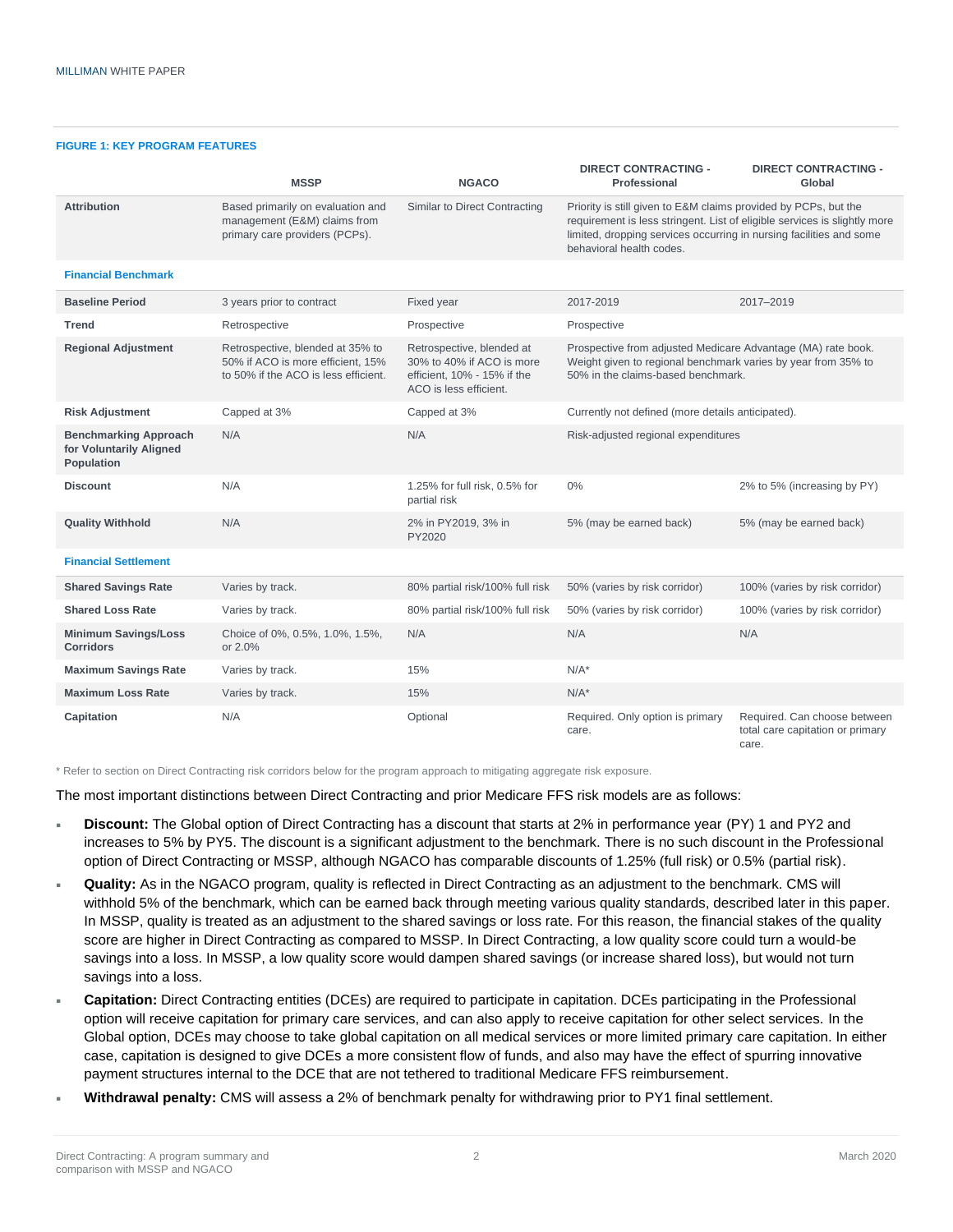## Direct Contracting program overview

Direct Contracting largely builds upon existing Medicare ACO initiatives. Direct Contracting parameters, relative to existing ACO programs, are simplified in some regards and more complex in others, with comparatively more stringent requirements. Similar to existing ACO models, Direct Contracting expands the ways in which providers can seek to engage and care for patients outside of pure FFS reimbursement structures.

Direct Contracting will consist of an optional implementation period (IP) followed by five performance years (PY1-PY5). The IP will extend from the start date of the initiative until December 31, 2020. The first performance year will be calendar year 2021, and subsequent performance years will each last 12 months. There will be two application periods for Direct Contracting: 1) organizations wishing to begin participation during the optional implementation period during 2020 must submit applications by February 25, 2020, and 2) organizations wishing to begin participation during PY1 must submit applications during the spring of 2020 (CMS has not yet specified the due date). Organizations interested in submitting a Direct Contracting application were required to submit a nonbinding Letter of Intent to CMS.<sup>3</sup>

Organizations applying to participate in Direct Contracting must choose one distinct DCE type. There are three separate DCE types for organizations participating in Direct Contracting, each with different characteristics and operational parameters. The three types of DCEs are:

- 1. **Standard DCEs:** Organizations that generally have experience serving Medicare FFS beneficiaries, including dual-eligible beneficiaries. These organizations may have previously participated in other ACO initiatives such as NGACO, the Pioneer ACO Model, or MSSP. Alternatively, new organizations composed of existing Medicare FFS providers and suppliers may be created to participate as this DCE type. In either case, healthcare providers and suppliers participating within these organizations would have substantial experience serving Medicare FFS beneficiaries.
- 2. **New entrant DCEs:** Organizations that have not traditionally provided services to Medicare FFS beneficiaries.
- 3. **High-needs population DCEs:** Organizations that serve Medicare FFS beneficiaries with complex needs, including dual-eligible beneficiaries. We provide further details on this DCE type later in this paper.

Healthcare providers and suppliers contracted with each DCE will be considered either DC Participant Providers or DC Preferred Providers under Direct Contracting. DC Participant Providers are the core healthcare providers for beneficiaries aligned to a DCE under Direct Contracting, and are responsible for, among other things, reporting quality through the DCE and committing to improving beneficiary care. DC Participant Providers will be identified by a combination of their Tax Identification Numbers (TINs) and National Provider Identifiers (NPIs). Preferred Providers contribute to DCE goals by extending and facilitating care relationships beyond the DCE and may enter into alternative payment arrangements with the DCE. Beneficiaries can be aligned under Direct Contracting to DCEs based on their relationship with DC Participant Providers but not based on their relationship with Preferred Providers.

## **Alignment**

Provider organizations participating in the existing Medicare ACO programs or risk-sharing arrangements with private commercial, Medicare Advantage (MA), or Medicaid payers are likely familiar with the concept of alignment and its importance to the function and success of providers under these types of payment mechanisms. Direct Contracting builds on the alignment structures from the MSSP and NGACO programs. The table in Figure 2 summarizes the features and differences of alignment under Direct Contracting and other Medicare ACO programs.

Below, we look at various key components of alignment under Direct Contracting in greater detail. We highlight certain areas where the proposed structure differs from alignment under either the MSSP or NGACO programs, and discuss the corresponding implications for entities choosing to participate in Direct Contracting.

#### **GENERAL ELIGIBILITY**

For a beneficiary to be aligned with a specific DCE under Direct Contracting, the beneficiary must first meet the following baseline criteria.

- 1. Be enrolled in both Medicare Parts A and B.
- 2. Not be enrolled in a Medicare Advantage plan, Medicare Cost Plan under section 1876, Program of All-Inclusive Care for the Elderly (PACE) organization plan, or other Medicare health plan.
- 3. Have Medicare as the primary payer.
- 4. Be a resident of the United States.
- 5. Reside in a county included in the DCE's service area.

<sup>3</sup> CMS.gov (December 20, 2019). Direct Contracting Model Options. Retrieved February 10, 2020, from [https://innovation.cms.gov/initiatives/direct-contracting-model-options/.](https://innovation.cms.gov/initiatives/direct-contracting-model-options/)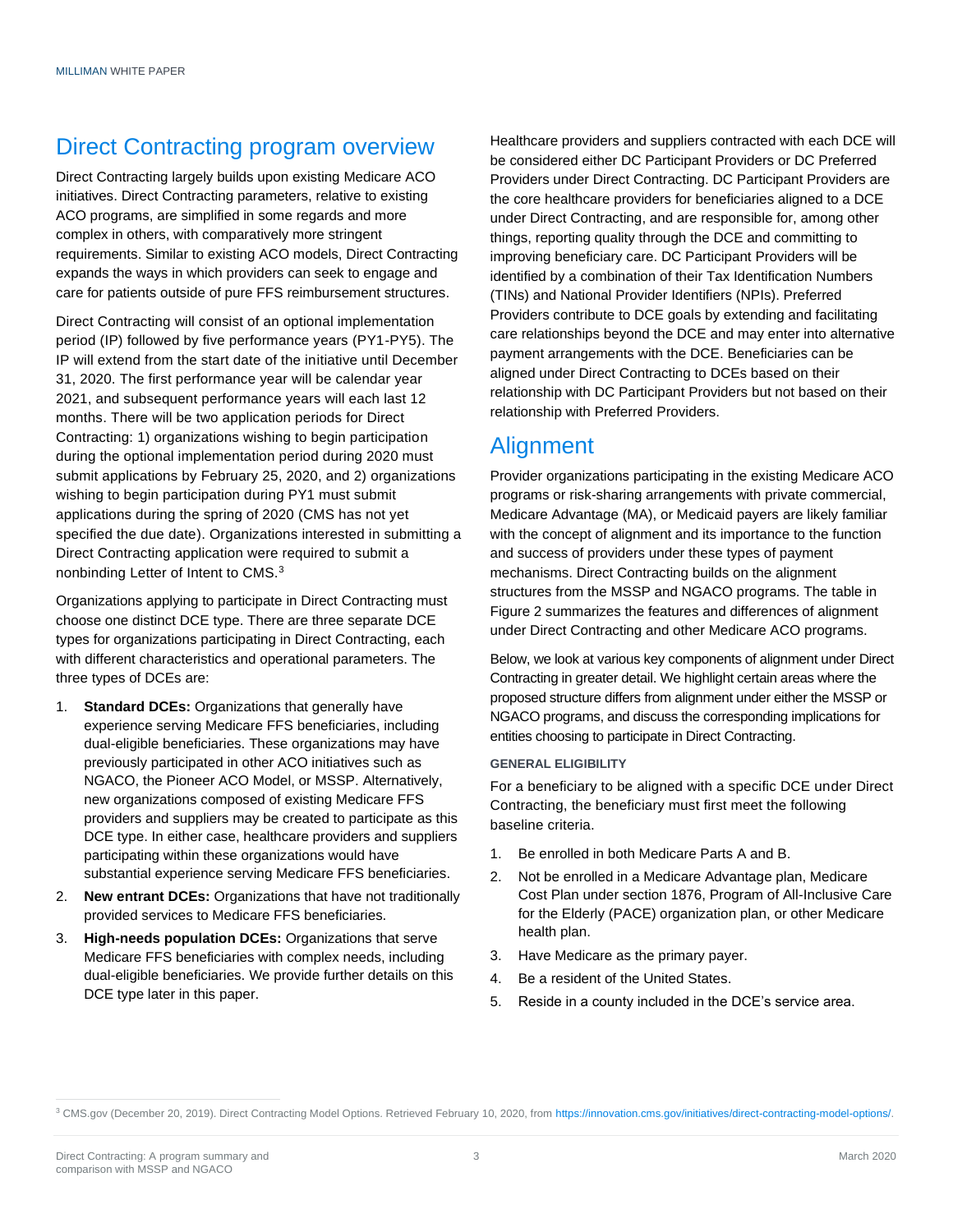#### **FIGURE 2: ALIGNMENT STRUCTURES**

| <b>Alignment Parameter</b>                                       | <b>MSSP, Retrospective</b>                                                 | <b>MSSP, Prospective</b>                                                                                     | <b>NGACO</b>                                                                                                                                                                                | <b>DIRECT CONTRACTING</b>                                                                                                                                                                   |
|------------------------------------------------------------------|----------------------------------------------------------------------------|--------------------------------------------------------------------------------------------------------------|---------------------------------------------------------------------------------------------------------------------------------------------------------------------------------------------|---------------------------------------------------------------------------------------------------------------------------------------------------------------------------------------------|
| <b>Basic structure</b>                                           | Retrospective                                                              | Prospective                                                                                                  | Prospective                                                                                                                                                                                 | Prospective                                                                                                                                                                                 |
| <b>Voluntary alignment?</b>                                      | Yes                                                                        | Yes                                                                                                          | Yes                                                                                                                                                                                         | Yes                                                                                                                                                                                         |
| Does voluntary alignment<br>take precedence?                     | Yes                                                                        | Yes                                                                                                          | Yes                                                                                                                                                                                         | Yes                                                                                                                                                                                         |
| <b>Claims-based alignment</b>                                    | Yes                                                                        | Yes                                                                                                          | Yes                                                                                                                                                                                         | Yes                                                                                                                                                                                         |
| Look-back period                                                 | Aligned with performance<br>year                                           | One year, with the look-back<br>window ending three months<br>prior to the start of the<br>performance year. | Two years, with the look-back<br>window ending six months prior<br>to the start of the performance<br>year.                                                                                 | Two years, with the look-back<br>window ending six months prior<br>to the start of the performance<br>year.                                                                                 |
| Treatment of primary care<br>services rendered by<br>specialists | Primary care services<br>rendered by PCPs take<br>precedence.              | Primary care services<br>rendered by PCPs take<br>precedence.                                                | While primary care services<br>rendered by PCPs are<br>prioritized, if nearly all primary<br>care services are rendered by<br>specialists then that will take<br>precedence in attribution. | While primary care services<br>rendered by PCPs are<br>prioritized, if nearly all primary<br>care services are rendered by<br>specialists then that will take<br>precedence in attribution. |
| <b>Alignment of beneficiaries</b><br>based on geography          | No limitation on where<br>beneficiary lives within United<br><b>States</b> | No limitation on where<br>beneficiary lives within United<br><b>States</b>                                   | Beneficiary must reside in<br>service area                                                                                                                                                  | Beneficiary must reside in<br>service area                                                                                                                                                  |
| Providers considered for<br>alignment                            | All providers on the<br>participant roster.                                | All providers on the<br>participant roster.                                                                  | Participant providers                                                                                                                                                                       | <b>DC Participant Providers</b><br>(Preferred Providers are not<br>considered)                                                                                                              |

Note: For both MSSP retrospective and prospective structures, we are describing the features of assignment consistent with version 7 of the MSSP Shared Savings and Losses and Assignment Methodology specification document. For NGACO, we are describing the features of assignment consistent with performance years 2019 and 2020.

Items 1 to 4 from these baseline criteria are also required for a beneficiary to be aligned under the MSSP program,<sup>4</sup> and all five criteria are very similar in the NGACO program.<sup>5</sup>

For beneficiaries to be eligible for alignment to a High-Needs Population DCE under Direct Contracting, they must also (in addition to the five items above) meet at least one of the following conditions:

- 1. Have a condition that impairs mobility.
- 2. Require complex care needs as determined by having one of the following:
	- Significant chronic or other serious illness, defined as having a risk score of 3.0 or greater using the CMS Hierarchical Condition Category (CMS-HCC) methodology.
	- − A CMS-HCC risk score greater than 2.0 but less than 3.0 and two or more unplanned hospital admissions in the previous 12 months.
	- Signs of frailty, as evidenced by a claim submitted by a provider or supplier specifically for a hospital bed or transfer equipment for use in the home.

#### **VOLUNTARY ALIGNMENT**

Direct Contracting places more of an emphasis on voluntary alignment of beneficiaries relative to the MSSP and NGACO programs. Direct Contracting offers additional opportunities for active beneficiary choice relating to alignment, as well as new tools for DCEs to engage and communicate with beneficiaries (including those who are not yet aligned). While voluntary alignment is offered in the MSSP and NGACO programs, there is a greater emphasis in Direct Contracting.

Under Direct Contracting's voluntary alignment mechanism, beneficiaries will communicate their desire to be aligned with a specific DC Participant Provider and these voluntary alignment choices will take precedence over claims-based alignment for all DCE types. The request for application (RFA) notes that CMS will employ a formal cross-agency governance structure to ensure that beneficiaries are aligned to just one model (i.e., under either Direct Contracting or PCF) and to resolve conflicts when they do occur. This structure is not described in detail in the RFA.

<sup>4</sup> See MSSP v7, section 2.2.

<sup>5</sup> RTI International (December 15, 2015). Next Generation ACO Model Benchmarking Methods. Retrieved February 10, 2020, from [https://innovation.cms.gov/Files/x/nextgenaco-methodology.pdf.](https://innovation.cms.gov/Files/x/nextgenaco-methodology.pdf)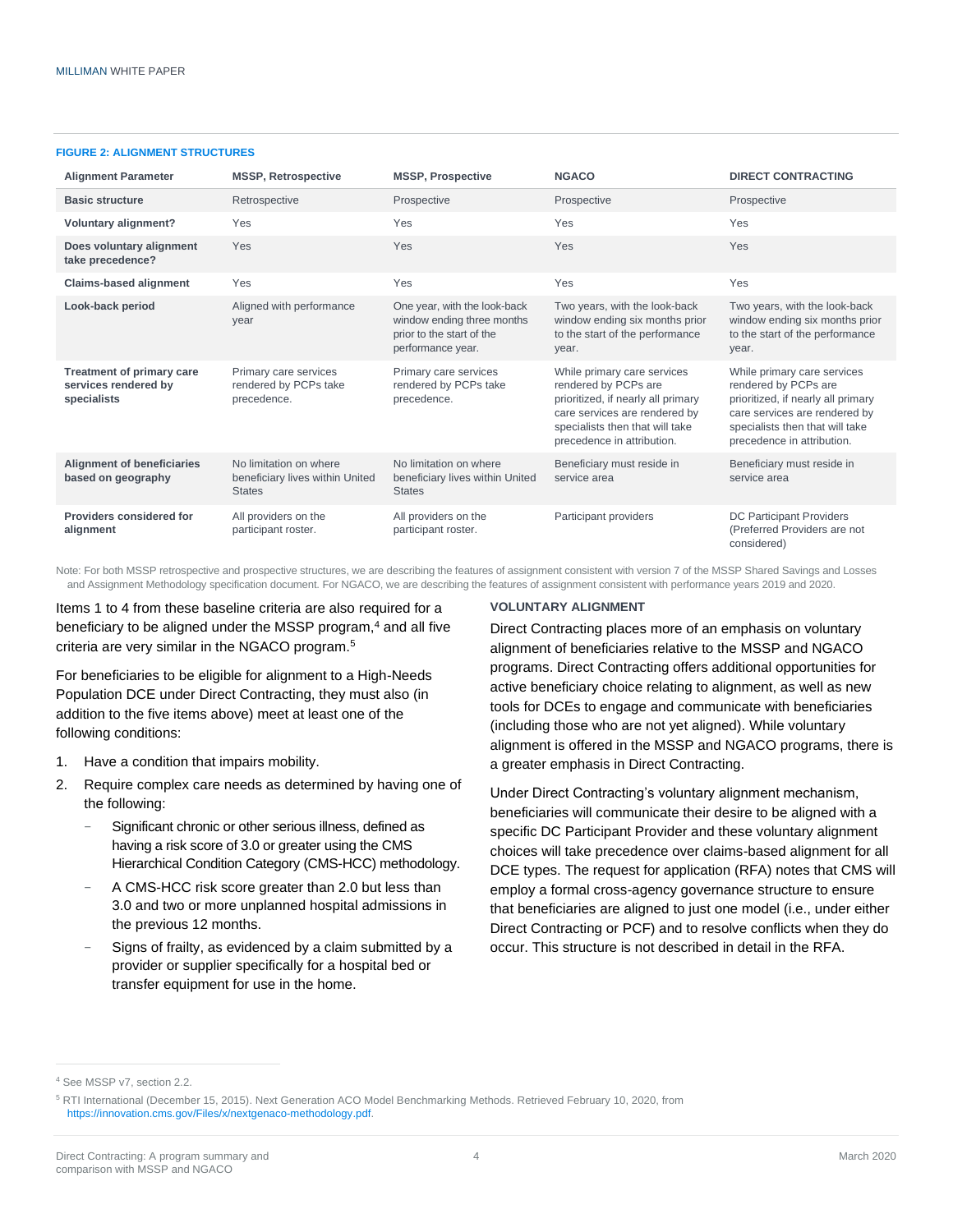DCEs will have two choices for the frequency of prospective alignment of beneficiaries through voluntary alignment:

- 1. **Prospective alignment:** All claims-based and voluntary alignments will be completed prior to the start of each performance year. This is similar to how prospective alignment occurs under the NGACO model.
- 2. **Prospective-plus alignment:** Claims-based alignments will be completed prior to the start of each performance year but voluntary alignments will occur on a quarterly basis throughout the performance year.

Direct Contracting will permit the DCE to conduct outreach to beneficiaries and to offer enticement benefits such as reduced cost sharing for Part B services, with certain limits. DCEs will be able to ask beneficiaries to confirm their care relationships with the DCE. A beneficiary who elects to voluntarily align to a DCE will have the option to reverse that decision at any time.

#### **CLAIMS-BASED ALIGNMENT: SPECIALTIES AND SERVICES CONSIDERED**

Claims-based alignment under Direct Contracting—similar to claimsbased alignment under the MSSP and NGACO programs—will be driven by primary care-related evaluation and management (E&M) services rendered by DC Participant Providers (ACO providers under MSSP and NGACO), with a priority placed on primary care services rendered by primary care providers. While the concept of claims-based alignment under Direct Contracting is similar, there are key differences between Direct Contracting and its antecedent programs (MSSP and NGACO).

 **Providers considered:** The provider specialty codes considered to be primary care versus non-primary care under Direct Contracting will align with those already in place in the MSSP and NGACO programs. While the types of providers considered under claims-based alignment in Direct Contracting and MSSP/NGACO are the same, the way in which services furnished by these providers are considered is different. Under the MSSP and NGACO programs, primary care services rendered by primary care providers are given absolute priority in claims-based alignment; however, under Direct Contracting, the volume of primary care services rendered by primary care providers versus non-primary care providers is considered, as explained in more detail below.

 **E&M codes considered for alignment:** The Primary Care Qualified Evaluation and Management (PQEM) codes considered under Direct Contracting are more limited than those considered for the MSSP or NGACO programs. In particular, the Direct Contracting program will not use codes associated with Nursing Facility Care (99304-99310, 99315- 99316, 99318), certain behavioral health codes, and Chronic Care Management (CCM) codes.

#### **CLAIMS-BASED ALIGNMENT: LOOK-BACK PERIOD**

Claims-based alignment under Direct Contracting will occur on a prospective basis only. Additionally, as with the MSSP and NGACO programs, claims-based assignment will occur via a twostep process in which claims rendered by primary care providers are prioritized. However, under Direct Contracting, for assignment to happen in step 1 of this process, at least 10% of all PQEM services rendered to a beneficiary must be done so by a primary care provider. This is in contrast to MSSP, where a single PQEM service rendered by a primary care provider in the ACO would trigger step 1 assignment. The table in Figure 3 illustrates the process.

|        |                  | <b>MSSP</b>                                                               | <b>DIRECT CONTRACTING / NGACO</b>                                                     |
|--------|------------------|---------------------------------------------------------------------------|---------------------------------------------------------------------------------------|
| Step 1 | IF               | A beneficiary receives any PQEM service<br>from a primary care specialist | A beneficiary receives at least 10% of PQEM<br>services from primary care specialists |
|        | <b>THEN</b>      | Assignment is driven by claims rendered<br>by primary care specialists    | Assignment is driven by claims rendered by<br>primary care specialists                |
| Step 2 | <b>OTHERWISE</b> | Assignment is driven by non-primary care<br>specialists                   | Assignment is driven by non-primary care<br>specialists                               |

Note: Provider specialty is determined by the specialty code that is assigned to the claim during claims processing, in the case of physician claims, or by the specialty associated with the NPI of the physician, or non-physician provider in the Medicare provider enrollment database in the case of certain Federally Qualified Health Center (FQHC), rural health clinic (RHC), and Method II Critical Access Hospital (CAH) claims.<sup>6</sup>

**FIGURE 3: ASSIGNMENT**

<sup>6</sup> CMS, Direct Contracting Model: Global and Professional Options RFA, op cit.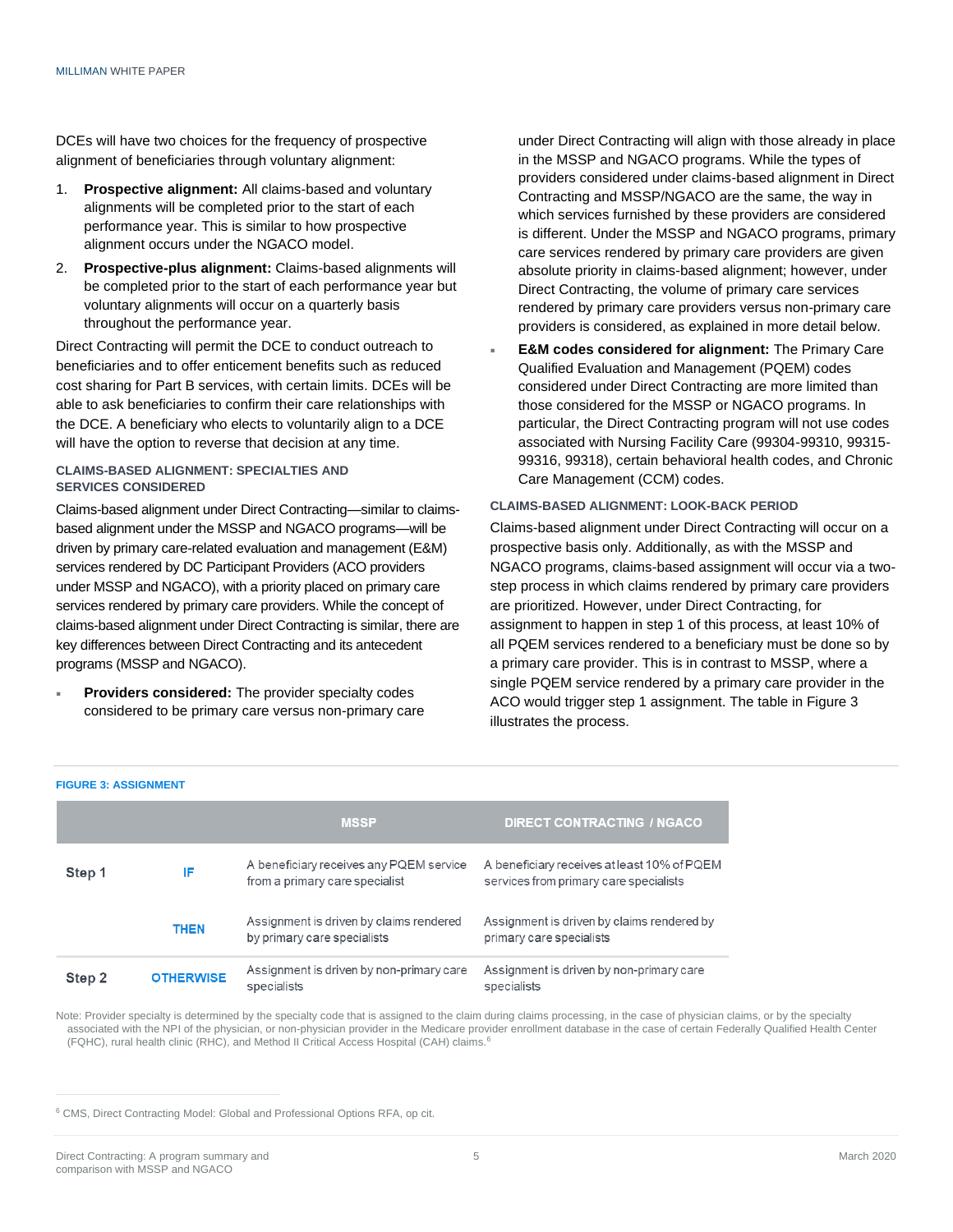**FIGURE 4: ALIGNMENT TIME PERIODS** 2018 2019 2020 2021  $\bigcap$ 1  $O<sub>2</sub>$  $O<sub>1</sub>$  $O<sub>2</sub>$  $O<sub>4</sub>$  $O<sub>1</sub>$  $O<sub>2</sub>$  $\Omega$ 4  $Q<sub>1</sub>$  $O<sub>2</sub>$  $O<sub>3</sub>$  $Q<sub>4</sub>$  $O<sub>3</sub>$  $O<sub>4</sub>$  $O<sub>3</sub>$  $O.3$ Performance period Retrospective (MSSP) Alignment period Prospective (MSSP) Alignment period Performance period Direct Contracting/ Alignment period 1 Alignment period 2 Performance period **NGACO** 

Some Medicare beneficiaries receive the bulk of their primary care from specialists they see more often than their primary care physicians (PCPs). Therefore the patient-specialist relationship represents a more accurate link for the purposes of claims-based alignment than the patient-PCP link. The approach under Direct Contracting appears to correct for the scenarios under MSSP where a beneficiary may have a substantial care link with a specialist but is aligned to an ACO based on a single service rendered by a primary care specialist.

In addition to revising the two-step process, the look-back period used for prospective claims-based assignment under Direct Contracting will include two consecutive 12-month periods ending six months in advance of the performance year. Figure 4 provides a simple illustration of the alignment time periods used for Direct Contracting and its antecedent ACO models.

Additionally, the prospective claims-based alignment mechanism under Direct Contracting will use a slightly different approach for the consideration of the "plurality of primary care services" than the MSSP program. Under MSSP, claims-based alignment is established upon where the beneficiary sought the plurality of primary care services during the alignment period, based on allowable charges. The allowable charges considered are either based on primary care services rendered by a primary care specialist (step 1) or primary care services rendered by other non-primary care specialists (step 2). The graphic in Figure 5, although developed for and used in the MSSP specification document, appropriately illustrates the process.

The concept of plurality is similar under Direct Contracting, with the key difference that allowed charges are weighted by year, so that services that occurred more recently are given more weight, even if there is a lower volume of eligible services. Specifically, year 2 claims will receive two-thirds weighting, with year 1 claims receiving one-third weighting. The idea is that this approach will give priority to patterns of care that occurred more recently. This mirrors the approach taken by NGACO in PY2019 and PY2020.

#### **FIGURE 5: ALIGNMENT PROCESS**



Plurality of primary care services is based on allowed charges. Plurality refers to a greater proportion of primary care services as measured in allowed charges within the ACO compared to primary care services outside the ACO. The plurality is determined by the total allowed charges for primary care services and can be less than a majority of the total number of primary care services provided. In this example, the beneficiary is assigned to ACO B, because ACO B provided the greatest amount of allowed charges.

Source: Medicare Shared Savings Program Shared Savings and Losses and Assignment Methodology specifications document v7, page 13.

**MINIMUM BENEFICIARY ALIGNMENT THRESHOLD**

Similar to the MSSP and NGACO programs, Direct Contracting will require DCEs to maintain a minimum number of aligned beneficiaries during each performance year. Standard DCEs must have at least 5,000 aligned beneficiaries in each performance year. CMS is encouraging organizations new to Medicare FFS to participate in Direct Contracting by using a minimum alignment "glide path" for New Entrant and High-Needs Population DCEs. The glide path is designed to allow these entities, which may have limited experience managing care for FFS Medicare beneficiaries, to grow their populations of aligned beneficiaries over several years. Figure 6 (from Table 6.20 in the CMS Direct Contracting RFA) shows the minimum number of aligned beneficiaries for each of these DCE types during each performance year. If these DCEs do not meet the minimum alignment thresholds, they will not be allowed to continue in the program.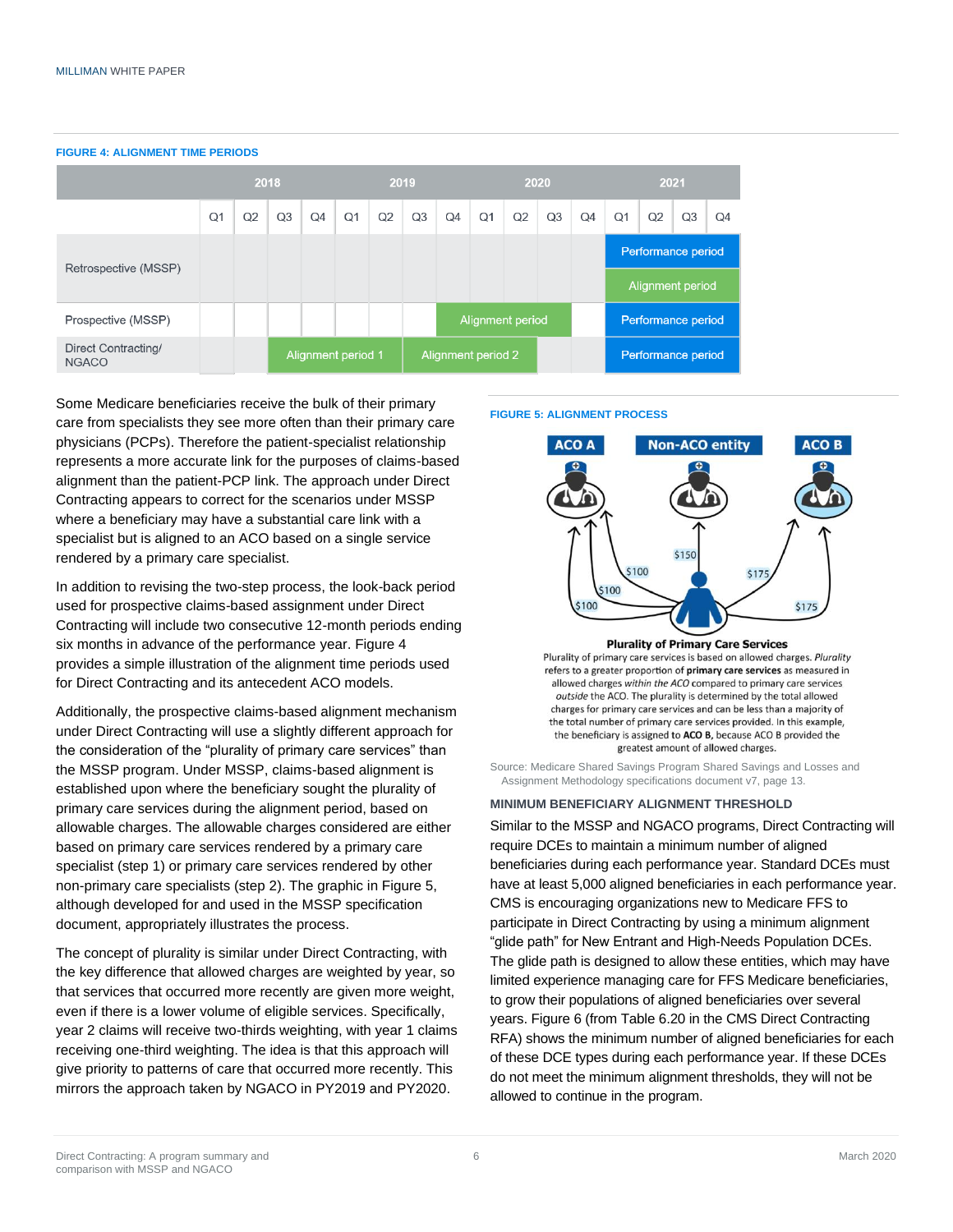#### **FIGURE 6: MINIMUM NUMBERS OF ALIGNED BENEFICIARIES**

| Performance<br>Year | Calendar<br>Year | <b>New Entrant DCE</b><br>("glide path")                            | <b>High-Needs</b><br><b>Population DCE</b> |
|---------------------|------------------|---------------------------------------------------------------------|--------------------------------------------|
| PY <sub>1</sub>     | 2021             | 1.000                                                               | 250                                        |
| PY <sub>2</sub>     | 2022             | 2.000                                                               | 500                                        |
| PY3                 | 2023             | 3,000                                                               | 750                                        |
| PY4                 | 2024             | 5,000 (more than 3,000<br>aligned using claims-<br>based alignment) | 1.200                                      |
| PY5                 | 2025             | 5,000 (more than 3,000<br>aligned using claims-<br>based alignment) | 1.400                                      |

#### **IMPLICATIONS**

There are quite a few technical differences between the alignment methodologies under the current MSSP and NGACO programs and Direct Contracting. The following are considerations for how the Direct Contracting alignment approach may affect the way beneficiaries are aligned relative to the MSSP and NGACO programs.

- **Voluntary alignment:** Although voluntary alignment is not new in this context, it will be given a renewed emphasis in Direct Contracting. Some DCEs may use this to their advantage, particularly to target certain individuals who they believe they may be able to serve effectively. Conversely, an ACO or DCE in a region with another DCE that aggressively uses voluntary alignment may lose members.
- **Prospective alignment:** Prospective alignment typically results in assigned beneficiary totals that are approximately 6% to 7% lower than retrospective alignment.<sup>7</sup> However, this differential may be dampened by the two-year look-back under Direct Contracting. This is likely to be a key consideration for smaller organizations.
- **Weighting of PQEM services:** As discussed above, at least 10% of PQEM services must be rendered by a primary care specialist to trigger alignment under step 1. This may affect DCEs that are heavily dominated by PCPs; some members currently aligned under the MSSP methodology may no longer be aligned under the Direct Contracting methodology. Conversely, DCEs with a high percentage of specialists may see an increase in the number of aligned beneficiaries.
- **Codes considered for PQEM services:** As noted above, certain nursing facility care, behavioral health, and CCM codes that were PQEM for MSSP and NGACO are not considered as PQEM for the purposes of alignment under Direct Contracting. This may affect DCEs that render a higher-than-average percentage of these services.

While there are specific circumstances where Direct Contracting's alignment parameters may affect an organization compared to MSSP's alignment parameters, we expect that for the majority of organizations the alignment changes would not be substantial, and may strengthen the linkage between provider and aligned beneficiary.

### Financial settlement

Once beneficiaries are aligned, a few factors play a role in the final financial settlement with HHS, including:

- Beneficiary alignment (addressed above)
- Performance year benchmark (addressed below)
- Risk arrangement, professional versus global
- Risk corridors
- High Performers Pool (HPP)
- Stop-loss
- Capitation payment options

#### **OVERVIEW**

The process for financial settlement under Direct Contracting introduces different parameters not seen in previous programs such as MSSP and NGACO.

Figure 7 presents a comparison of financial settlement parameters between MSSP (select Pathways to Success tracks), NGACO, and Direct Contracting.

#### **RISK ARRANGEMENT: PROFESSIONAL VS. GLOBAL**

Direct Contracting will offer two risk arrangements, which determine the portion of the savings or losses in relation to the performance year benchmark.

- **Professional:** Offers a partial risk arrangement of 50% of savings/losses, with risk corridors and optional stop-loss protection.
- **Global:** Offers a full risk arrangement of 100% of savings/losses, with broader risk corridors and optional stoploss protection.

If a DCE chooses to participate in the Global option, the benchmark will be discounted by 2% in the first year (PY1), scaling up to 5% in the final year (PY5). This discount is a reduction in the benchmark, not a reduction in the net savings rate (as it is under MSSP)—making it more challenging for a DCE to meet the benchmark relative to the MSSP methodology, particularly in the later years of the program, if the Global option is selected. Conversely, it also gives DCEs the highest shared savings rate options.

<sup>&</sup>lt;sup>7</sup> Lewis, V.A. et al. (March 2013). Attributing Patients to Accountable Care Organizations: Performance Year Approach Aligns Stakeholders' Interests. Health Affairs. Retrieved February 10, 2020, from [https://www.healthaffairs.org/doi/pdf/10.1377/hlthaff.2012.0489.](https://www.healthaffairs.org/doi/pdf/10.1377/hlthaff.2012.0489)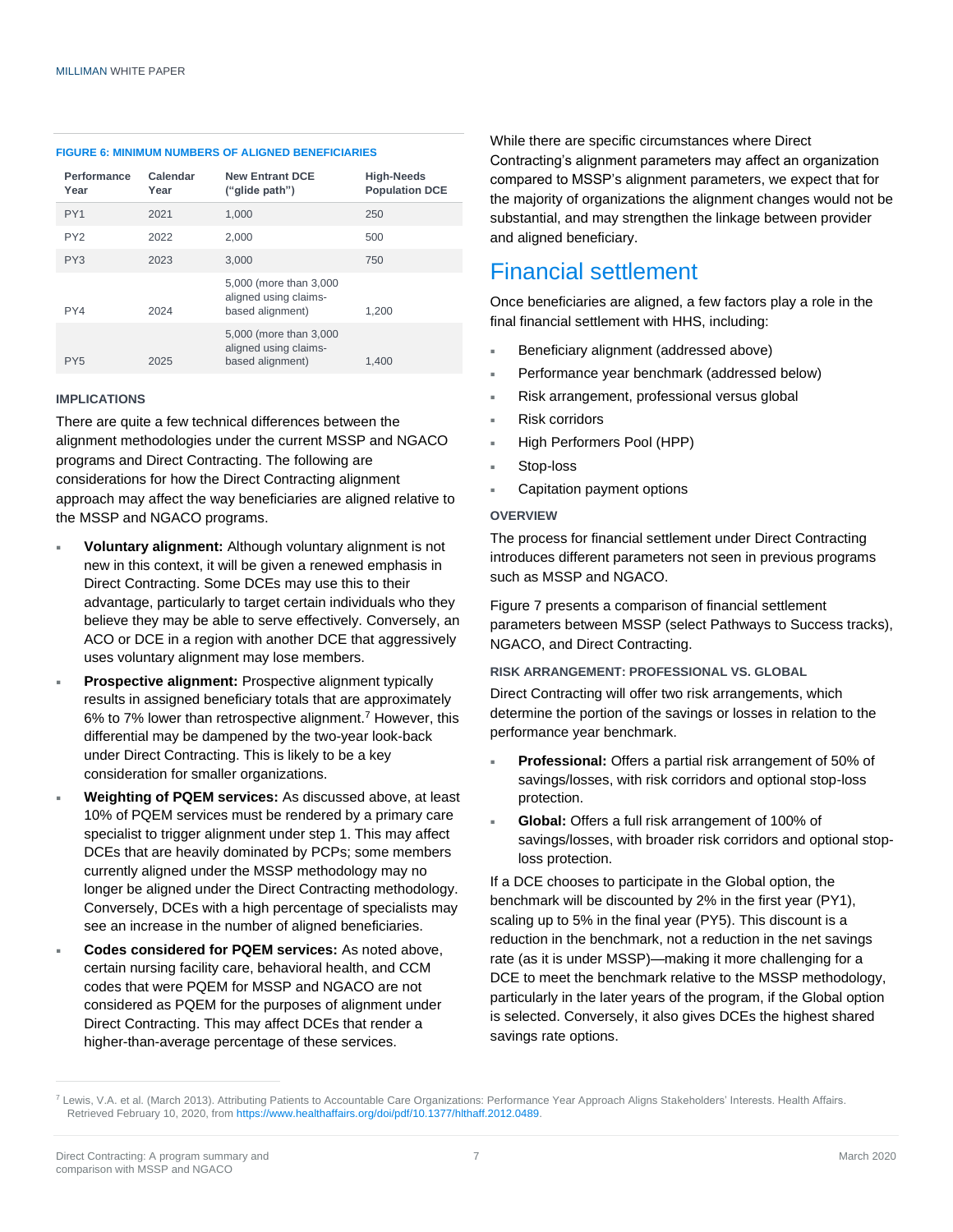| <u>IUURE I.I IRARUAL ULI ILLIILIN I ARAIILI LIVU</u> |                                                  |                                                                                          |              |                           |                                                                                     |
|------------------------------------------------------|--------------------------------------------------|------------------------------------------------------------------------------------------|--------------|---------------------------|-------------------------------------------------------------------------------------|
|                                                      | <b>MSSP</b>                                      |                                                                                          | <b>NGACO</b> | <b>DIRECT CONTRACTING</b> |                                                                                     |
|                                                      | <b>BASIC LEVEL E</b>                             | <b>ENHANCED</b>                                                                          |              | <b>PROFESSIONAL</b>       | <b>GLOBAL</b>                                                                       |
| <b>Shared Savings Rate</b>                           | 50% x quality score                              | 75% x quality score                                                                      | 80% or 100%  | 50%*                      | 100%*                                                                               |
| <b>Shared Loss Rate</b>                              | 30%                                              | Greater of 40% or<br>(1 - shared savings rate)                                           | 80% or 100%  | 50%*                      | 100%*                                                                               |
| Tiered Savings/Loss Rates?                           | <b>No</b>                                        | <b>No</b>                                                                                | <b>No</b>    | Yes                       |                                                                                     |
| Minimum Savings/Loss Rate                            |                                                  | Choice of 0%, 0.5%, 1.0%, 1.5%, or 2.0%                                                  | N/A          | N/A                       |                                                                                     |
| Maximum Savings Rate                                 | 10% of benchmark                                 | 20% of benchmark                                                                         | 15%          | N/A                       |                                                                                     |
| Maximum Loss Rate                                    | Lesser of 4% of<br>benchmark or<br>8% of revenue | 15% of benchmark                                                                         | 15%          | N/A                       |                                                                                     |
| Stop-Loss Arrangement                                |                                                  | Claims are truncated at 99th percentile of expenditures<br>in each eligibility category. | Optional     | Optional                  |                                                                                     |
| Timing of Financial Reconciliation                   |                                                  | 7-8 months after end of performance year                                                 |              |                           | Provisional reconciliation on January 31<br>after performance year, final about six |

#### **FIGURE 7: FINANCIAL SETTLEMENT PARAMETERS**

\* Subject to risk corridor.

#### **RISK CORRIDORS**

While the Professional and Global options have base shared savings/loss rates of 50% and 100%, respectively, these amounts vary based on the gross savings or losses as a percentage of benchmark. These tiers, or "risk corridors" (as described in the RFA), effectively replace a maximum savings or loss rate, having CMS assume a greater portion of the risk for high levels of loss, or conversely assume a greater share of savings for DCEs that produce extreme levels of savings.

These risk corridors vary between the Professional and Global options and are shown in Figure 8.

#### **FIGURE 8: RISK CORRIDORS: PROFESSIONAL VS. GLOBAL**

| Gross savings/losses as %<br>benchmark | Professional           |                        |
|----------------------------------------|------------------------|------------------------|
| <b>Risk Corridor</b>                   | <b>Retained by DCE</b> | <b>Retained by CMS</b> |
| $< 5\%$                                | 50%                    | 50%                    |
| $5\% - 10\%$                           | 35%                    | 65%                    |
| $10\% - 15\%$                          | 15%                    | 85%                    |
| >15%                                   | 5%                     | 95%                    |

#### **Gross savings/losses as % benchmark Global**

| --------------       | ------                 |                        |
|----------------------|------------------------|------------------------|
| <b>Risk Corridor</b> | <b>Retained by DCE</b> | <b>Retained by CMS</b> |
| < 25%                | 100%                   | $0\%$                  |
| 25% - 35%            | 50%                    | 50%                    |
| $35\% - 50\%$        | 25%                    | 75%                    |
| $> 50\%$             | 10%                    | 90%                    |

months after end of performance year.

In addition to not having explicit maximum savings/losses rates, there are no minimum savings/losses rates under Direct Contracting. As a result, DCEs will retain the first-dollar savings or be responsible for first-dollar losses.

#### **HIGH PERFORMERS POOL (HPP)**

Both the Professional and Global options will test using a High Performers Pool (HPP), which will allow DCEs to qualify for bonus payments if they meet continuous improvement/sustained exceptional performance (CI/SEP) requirements and demonstrate a high level of performance or meet certain improvement standards. The HPP will be funded from quality withholds that were not earned back by DCEs that meet the CI/SEP requirements. There will not be an HPP bonus the first year of the program.

#### **STOP-LOSS**

DCEs can also choose to purchase optional stop-loss coverage from CMS as a part of their Direct Contracting financial settlement arrangements. DCEs must make their stop-loss selections prior to the start of each performance year. DCEs choosing to purchase stop-loss coverage from CMS will have a "charge" applied to their performance year benchmarks to account for beneficiary expenditures above the DCE's chosen attachment point.

Each year CMS will prospectively develop stop-loss attachment points prior to the start of each performance year. The development of these different attachment points will be based on analyses of beneficiary expenditure data from a national reference population of FFS Medicare beneficiaries and will be adjusted to reflect regional payment rates for each DCE.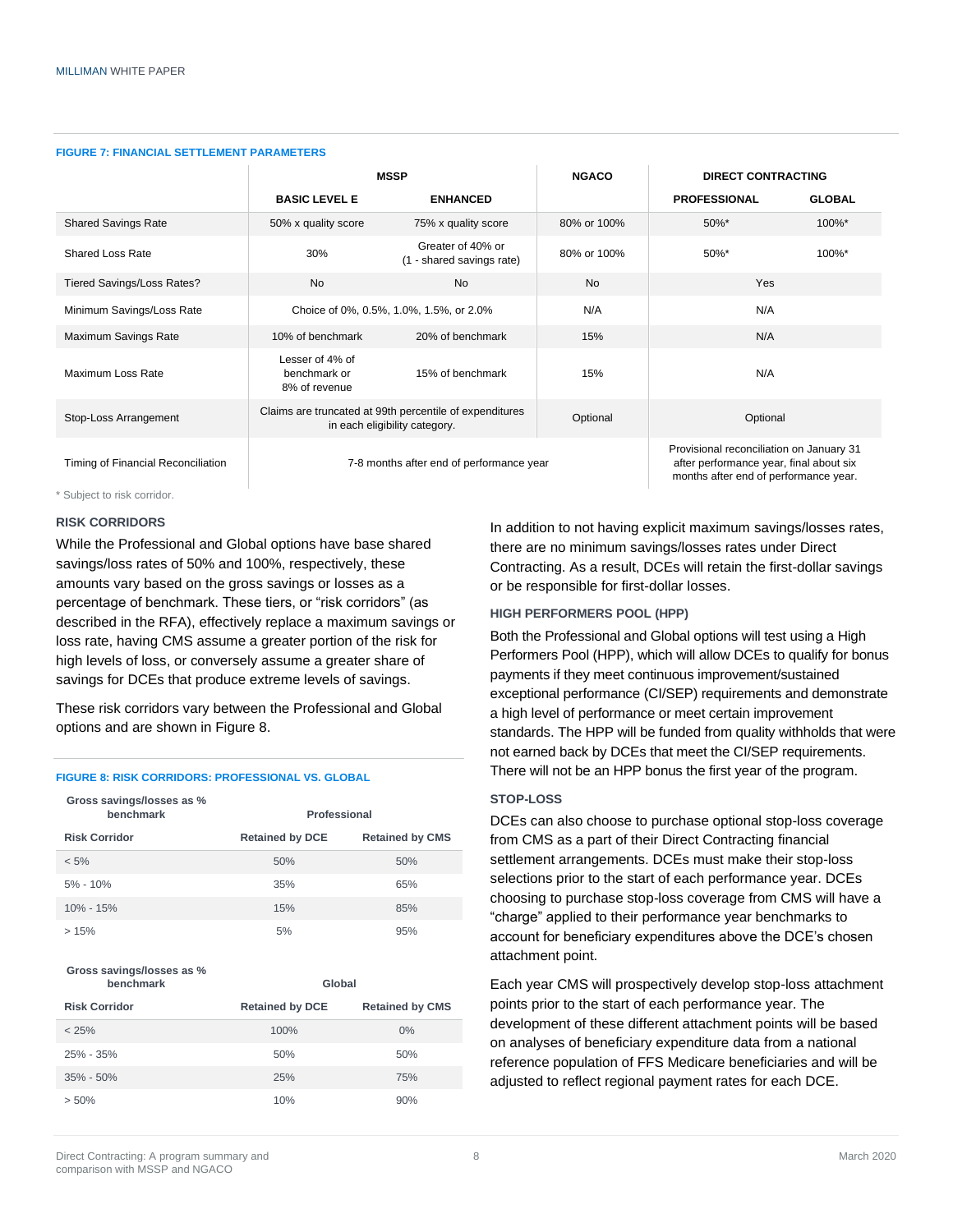#### **CAPITATION PAYMENT OPTIONS**

The capitation payment mechanisms under Direct Contracting are designed to incentivize DCEs to invest in activities, programs, technology, and infrastructure that will support population healthfocused initiatives. CMS hopes that paying DCEs monthly with capitation payments will help support these investments by providing cash flow stability and certainty.

All DCEs must select either Total Care Capitation or Primary Care Capitation, as summarized in Figure 9.

In subsequent years DCEs can move from Primary Care Capitation to Total Care Capitation, but may not move in the opposite direction. Under either capitation arrangement, DCEs will be able to enter into value-based payments internally with DC Participant Providers and Preferred Providers who have opted into the capitated arrangement. These value-based arrangements may range in scope from fee reductions to bundles or sub-capitation. In this way, CMS is giving DCEs more leeway to behave in some ways like Medicare Advantage plans (without restricting patient choice). In doing so, CMS may hope to drive down total cost of care through provider-based innovations.

The table in Figure 10 summarizes the capitation requirements by provider type for Total Care Capitation and Primary Care Capitation.

As shown above, under Primary Care Capitation, the requirements and claims reductions are similar, but only apply to Primary Care-based services. A table with the procedure codes that apply to Primary Care Capitation may be found in the Direct Contracting RFA on page 36.

Under the Primary Care Capitation (PCC) option, DCEs can also utilize the Advanced Payment mechanism, which builds on the Alternative Payment Mechanism in the NGACO Model of "Population Based Payments." In the Advanced Payment mechanism, DCEs can enter into arrangements with DC

Participant Providers and Preferred Providers to reduce the nonprimary care claims payments in exchange for a monthly advanced payment to the DCE from CMS for an estimated value equivalent to the non-primary care claims reduction.

#### **FIGURE 9: TOTAL CARE CAPITATION VS. PRIMARY CARE CAPITATION**

|                                  | <b>Total Care Capitation</b>                                                                                                          | <b>Primary Care Capitation</b>                                                             |
|----------------------------------|---------------------------------------------------------------------------------------------------------------------------------------|--------------------------------------------------------------------------------------------|
| Availability                     | Global only                                                                                                                           | Option for Global, required for<br>Professional                                            |
| Participant<br><b>Providers</b>  | Required, 100% claims<br>reduction                                                                                                    | Required, 100% claims<br>reduction for primary care<br>services                            |
| Preferred<br><b>Providers</b>    | Optional, 1% to 100%<br>claims reduction                                                                                              | Optional, 1% to 100% claims<br>reduction for primary care<br>services                      |
| Amount of<br>Capitation          | 100% of benchmark, less<br>expected % services not<br>expected to occur with<br>providers or suppliers<br>participating in capitation | $7\%$ of benchmark <sup>8</sup>                                                            |
| Advanced<br>Payment<br>Mechanism | N/A                                                                                                                                   | DCEs can enter into<br>arrangements for capitation for<br>select non-primary care services |

#### **FIGURE 10: TOTAL CARE CAPITATION AND PRIMARY CARE CAPITATION**

| <b>Type</b>                         | <b>Total Care</b><br>Capitation<br><b>Requirements</b>                  | <b>Primary Care</b><br>Capitation<br><b>Requirements</b>                                           | Claims<br><b>Reduction</b> |
|-------------------------------------|-------------------------------------------------------------------------|----------------------------------------------------------------------------------------------------|----------------------------|
| DC<br>Participant<br>Providers      | Capitation required                                                     | Capitation required for<br><b>Primary Care claims</b>                                              | 100%                       |
| DC<br>Preferred<br><b>Providers</b> | Optional flexible<br>capitation with<br>prospective claims<br>reduction | Optional flexible<br>capitation with<br>prospective claims<br>reduction for Primary<br>Care claims | $1\% - 100\%$              |

#### **FIGURE 11: PRIMARY CARE CAPITATION (AVAILABLE IN PROFESSIONAL AND GLOBAL OPTIONS)**

| <b>PCC</b><br><b>Available in Professional and Global</b>      |                                 |                                                   |  |  |
|----------------------------------------------------------------|---------------------------------|---------------------------------------------------|--|--|
|                                                                | <b>DC Participant Providers</b> | <b>Preferred Providers</b>                        |  |  |
| What FFS claims are capitated?                                 | All Primary Care FFS Claims     | Portion of Primary Care FFS Claims<br>$(0-100\%)$ |  |  |
| What FFS claims payments are<br>suitable for advanced payment? | Non Primary Care FFS Claims     | Non Primary Care FFS Claims                       |  |  |

<sup>&</sup>lt;sup>8</sup> CMS will make payments to DCEs equal to 7% of its benchmark that CMS calls Primary Care Capitation; however, this will be the sum of a true capitation amount (called an "estimated base payment" and expected to be around 3%) and a cash flow mechanism (called an "up-front additional payment" and expected to be around 4%).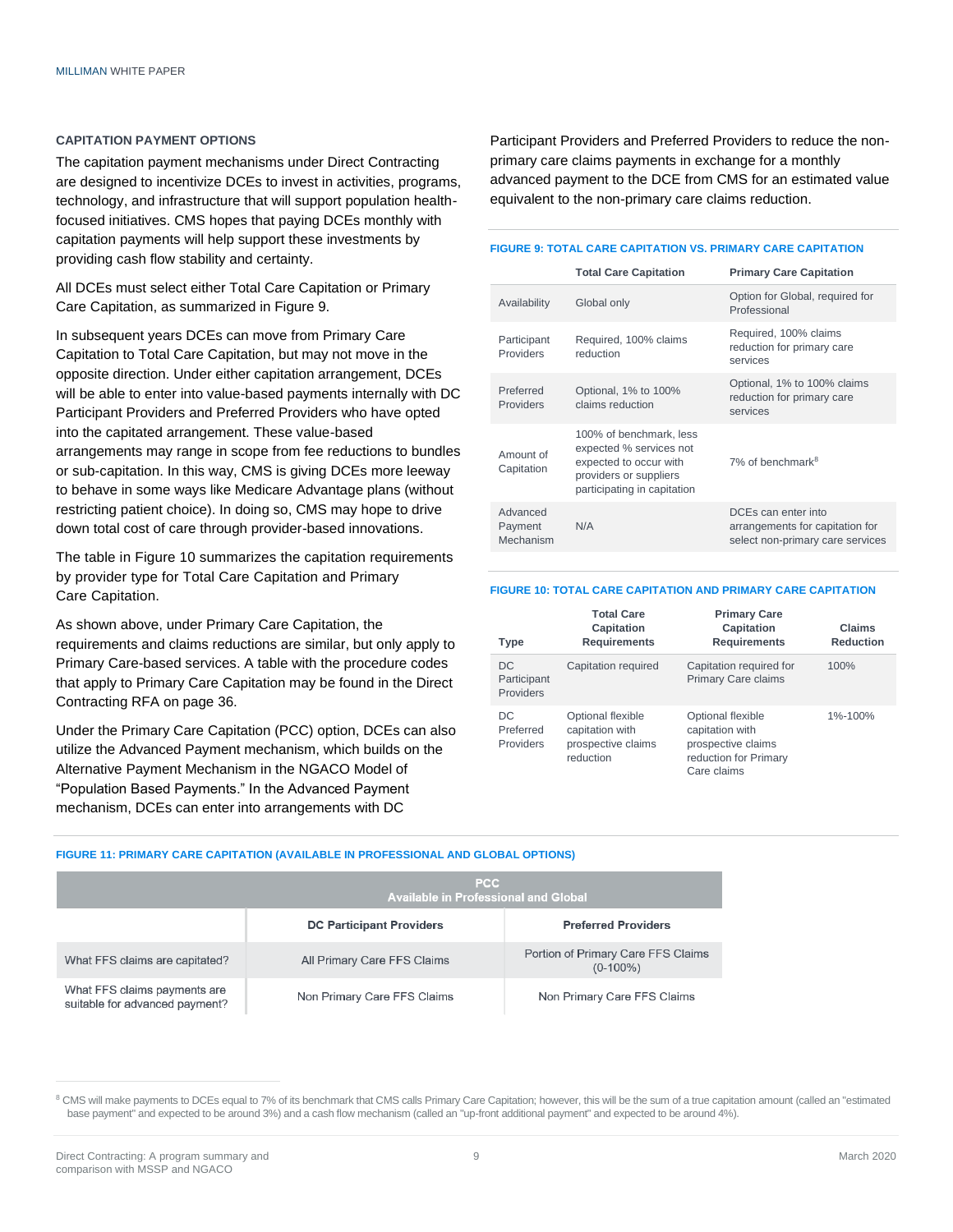The Primary Care Capitation payment will equal 7% of the DCE's monthly performance year benchmark. CMS estimates that this overstates the actual percentage of care that will fall under the primary care procedure codes. The difference between the 7% and the actual primary care percentage will be trued up during the final financial reconciliation and will happen separately from applying the risk arrangement.

#### **FINANCIAL OUTCOME EXAMPLES**

Understanding the differences between the financial parameters of MSSP, NGACO, and Direct Contracting is best accomplished by comparing the financial outcomes for each model graphically. The graph in Figure 12 compares five tracks:

- 1. MSSP Basic Level E, assuming a quality score of 80%.
- 2. MSSP ENHANCED, assuming a quality score of 80%.
- 3. NGACO, assuming a shared savings/losses rate of 80% and assuming a 0.5% discount, a 3% quality withhold, and a quality score of 80%
- 4. Direct Contracting Professional, assuming a net adjustment to the benchmark of -1.0% because of quality withhold not earned back (consistent with a quality score of 80% in MSSP and NGACO, and assuming that CI/SEP criteria are achieved).
- 5. Direct Contracting Global, with a 2% discount and assuming a net adjustment to the benchmark of -1.0% because of quality withhold not earned back (consistent with a quality score of 80% in MSSP and NGACO, and assuming that CI/SEP criteria are achieved).

The x-axis shows the gross savings and losses as a percentage of the benchmark, prior to the application of discount or quality withhold not earned back. Figure 12 is particularly interesting to look at for the boundary conditions of extreme gross savings or losses for each option.



#### **FIGURE 12: SHARED SAVINGS/LOSSES BY FIVE MODELS AND TRACKS**

Zooming in on the graphic to a more reasonable range of gross savings or loss (+/-10%) provides a unique perspective. To simplify the visual, we have just retained the MSSP ENHANCED and Direct Contracting Professional and Global data lines.

**FIGURE 13: SHARED SAVINGS/LOSSES BY THREE MODELS AND TRACKS**



Perhaps what stands out the most in Figure 13 is comparing the effect of the discount/quality withhold between the three options. CMS states in the RFA that a 2% discount (or the applicable discount for a given performance year) is necessary to allow CMS to achieve first-dollar savings before the ACO retains 100% of savings above the discount (and any unearned quality withhold). In reality, the discount moves the benchmark, meaning that modest savings of less than 2% will actually result in shared losses for the DCE. In this scenario, a DCE would need to achieve gross savings of nearly 8% for the financial result to be more favorable under the Global option than MSSP ENHANCED. For modest rates of gross savings/losses and achievement of quality goals, the financial outcomes for the ENHANCED track and Direct Contracting Professional track are comparable. This analysis excludes the effect of some potentially important methodological differences between DC and MSSP, such as differences in regional adjustments and risk adjustment. The effects of those methodological differences are not known due to a lack of details released by CMS as of the time of publication of this white paper.

The importance of meeting quality goals in the Direct Contracting program should be emphasized. In MSSP, quality is reflected as an adjustment to the shared savings rate and as an adjustment to the shared loss rate in the ENHANCED track. While a low quality score may lower the rate of shared savings, it does not impact the calculation of gross savings or losses. The same cannot be said for the Direct Contracting program, where 5% of benchmark is withheld and earned back through meeting quality goals.

As a result, a DCE that falls short on quality could face significant financial consequences.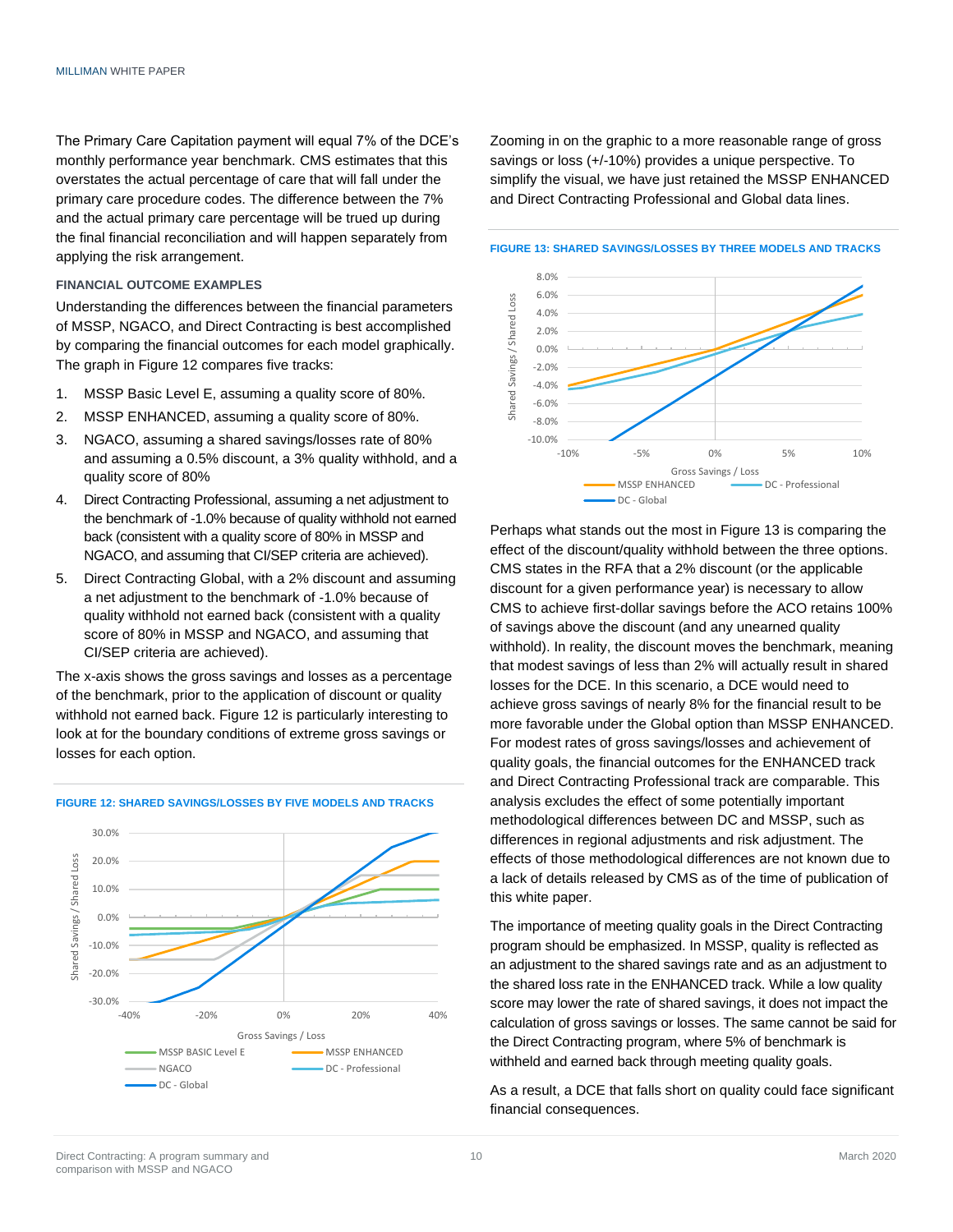### Benchmark

The benchmark is the target expenditure amount that will be compared to performance year expenditures for aligned beneficiaries, and is the basis for the risk-sharing mechanism under Direct Contracting.

Development of the performance year benchmark will include five steps (described in more detail below):

- 1. Calculation of historical baseline expenditures.
- 2. Trending historical baseline expenditures forward to the performance year.
- 3. Blending the trended historical baseline expenditures with regional benchmark expenditures.
- 4. Applying risk adjustment to blended benchmark.
- 5. Applying necessary adjustments for quality performance (both Direct Contracting models) and CMS-retained discount (Direct Contracting Global model only).

#### **BASELINE EXPENDITURES**

The baseline period will be static across all of the performance years of the model. However, the historical baseline expenditures will be updated each year, as CMS will use a DCE's most recent list of DC Participant Providers (participant list) to identify the beneficiaries that would have been aligned to the DCE for each of the base years and their associated expenditures.

#### **TREND**

Trend in the Direct Contracting program will build upon trend in the NGACO model. CMS will utilize a prospective trend that will be based on the projected U.S. Per Capita Cost (USPCC) growth trend.

Figure 14 compares trend approaches between MSSP, NGACO, and Direct Contracting.

#### **FIGURE 14: TREND APPROACH COMPARISON**

|                               | <b>MSSP</b>                                                                                                                 | <b>NGACO</b>                                                                                                                         | <b>DIRECT</b><br><b>CONTRACTING</b>                                                                                                             |
|-------------------------------|-----------------------------------------------------------------------------------------------------------------------------|--------------------------------------------------------------------------------------------------------------------------------------|-------------------------------------------------------------------------------------------------------------------------------------------------|
| Prospective/<br>Retrospective | Retrospective                                                                                                               | Prospective                                                                                                                          | Prospective                                                                                                                                     |
| Data Source                   | <b>Actual FFS</b><br>expenditures for the<br>assignable<br>population in a given<br>calendar year.                          | Adjusted<br><b>USPCC<sup>9</sup></b>                                                                                                 | <b>USPCC</b> growth<br>trend <sup>10</sup>                                                                                                      |
| Regional<br>Adjustment        | Regional assignable<br>and national<br>assignable trends<br>are blended based<br>on the ACO's<br>penetration in an<br>area. | Standardized<br><b>Baseline</b><br><b>Operating Cost</b><br>per beneficiary<br>per month<br>(PBPM) for<br>reference<br>beneficiaries | Adjustment to<br>reflect anticipated<br>changes in<br>Geographic<br><b>Adjustment Factors</b><br>(GAFs) applied to<br>Medicare FFS<br>payments. |

Additionally, CMS has provided the following details regarding how trends will be applied and how they may be adjusted:

- CMS will apply Aged & Disabled trends and end-stage renal disease (ESRD) trends to these populations separately. The collapsing of all non-ESRD categories into a single trend may pose a risk for ACOs that have a nontypical risk profile (for example, a high proportion of dual-eligibles).
- CMS may make additional adjustments under limited circumstances such as for specific populations or in the case of unforeseeable events, such as natural disasters or pandemics. This would prevent DCEs from being penalized or rewarded for major payment changes beyond their control.

#### **REGIONAL ADJUSTMENT**

As in the MSSP and NGACO, CMS will incorporate a mechanism to adjust the benchmark for regional expenditures. This adjustment serves to level the playing field for entities that are already efficient (or conversely inefficient), either as a new entrant or because of previously gained efficiencies in other CMS models. Figure 15 compares approaches to regional adjustment between MSSP, NGACO, and Direct Contracting.

<sup>9</sup> RTI International (September 2018). Next Generation ACO Model: Calculation of the Performance Year Benchmark: Performance Years 2019 and 2020. Retrieved February 10, 2020, fro[m https://innovation.cms.gov/Files/x/nextgenaco-benchmarkmethodology-py4.pdf.](https://innovation.cms.gov/Files/x/nextgenaco-benchmarkmethodology-py4.pdf)

<sup>&</sup>lt;sup>10</sup> USPCC growth trend is developed annually by the CMS Office of the Actuary (OACT) and announced in the annual Announcement of Calendar Year (CY) Medicare Advantage Capitation Rates and Medicare Advantage and Part D Payment Policies, released the first Monday in April of the prior calendar year.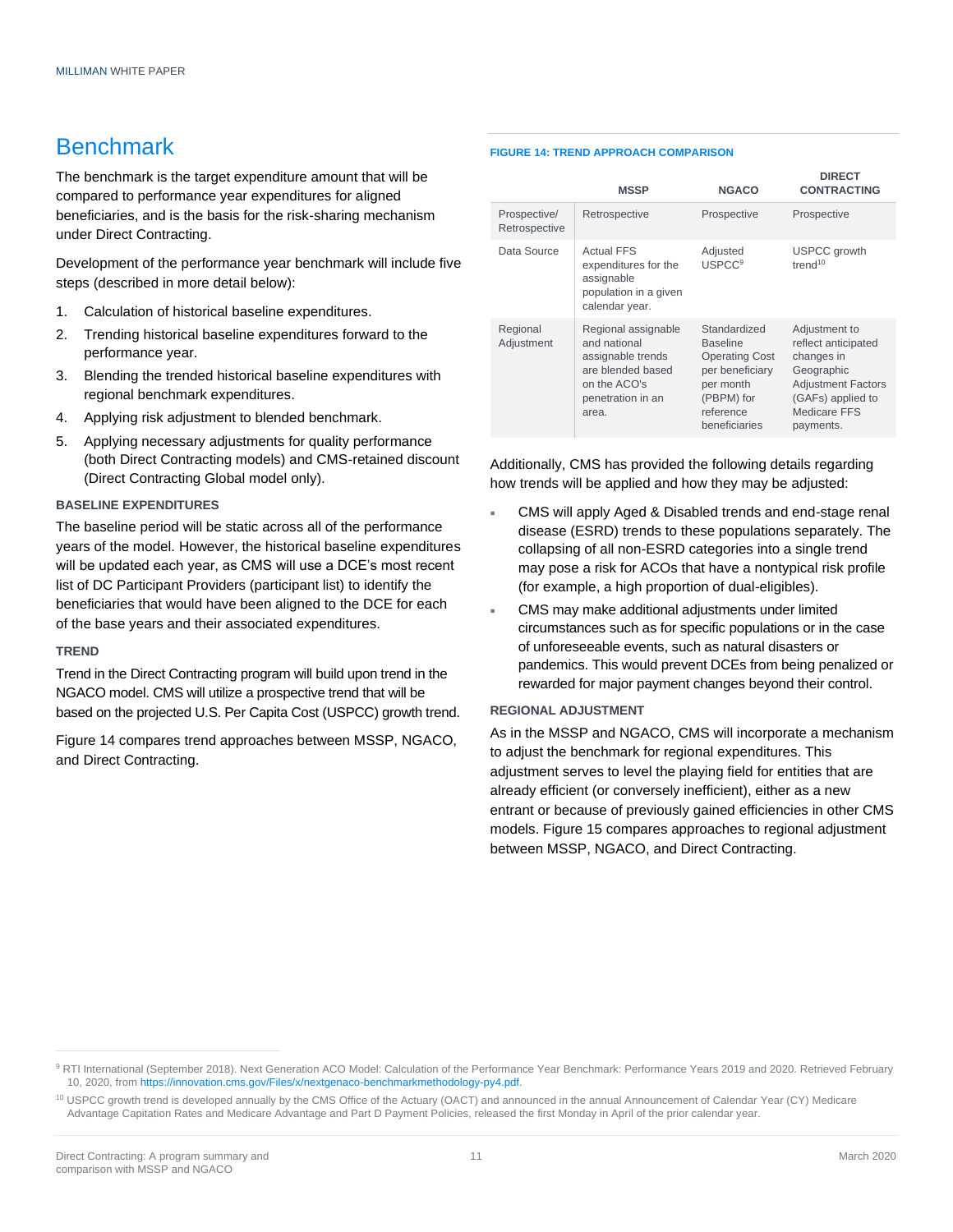|                                                        | <b>MSSP</b>                                                                                                                                                                     | <b>NGACO</b>                                                                                                             | <b>DIRECT CONTRACTING</b>                                                                                                                                                                                           |
|--------------------------------------------------------|---------------------------------------------------------------------------------------------------------------------------------------------------------------------------------|--------------------------------------------------------------------------------------------------------------------------|---------------------------------------------------------------------------------------------------------------------------------------------------------------------------------------------------------------------|
| Regional Adjustment directly<br>included in benchmark? | Yes                                                                                                                                                                             | Yes                                                                                                                      | Yes                                                                                                                                                                                                                 |
| Data source for regional<br>benchmark                  | Medicare FFS retrospective expenditures<br>for assignable beneficiaries by county, for<br>each of the four eligibility categories.                                              | Standardized regional baseline operating<br>cost                                                                         | Prospectively developed adjusted MA rate<br>book (see detail below).                                                                                                                                                |
| Time period                                            | Regional data is pulled for an ACO's<br>individual benchmark year (BY) 3, then<br>trended forward along with experience-<br>based benchmark.                                    | BY <sub>2</sub>                                                                                                          | Prospectively determined for each<br>performance year.                                                                                                                                                              |
| Weighted                                               | Weighted by member enrollment by county<br>and beneficiary status.                                                                                                              | Number of months of alignment in each<br>county                                                                          | Weighted by member enrollment by county<br>(for aged and disabled population) or state<br>(for ESRD population).                                                                                                    |
| Weight given to regional<br>adjustment                 | For ACOs subject to regional adjustment for<br>the first time, 35% if ACO expenditures are<br>lower than the region, and 15% if ACO<br>expenditures are higher than the region. | 30% - 40% if ACO expenditures are<br>lower than the region, 10% - 15% if ACO<br>expenditures are higher than the region. | 35% PY1, 35% PY2, 40% PY3, 45% PY4,<br>50% PY5                                                                                                                                                                      |
| Cap on regional adjustment                             | +/-5% of national Medicare FFS per capita<br>expenditures.                                                                                                                      | Upward adjustment limit: 10%, downward<br>$limit -2%$ .                                                                  | Upward adjustment limit: flat dollar amount<br>equal to 5% of the FFS USPCC for the<br>performance year. Downward adjustment<br>limit: flat dollar amount equal to 2% of the<br>FFS USPCC for the performance year. |

#### **FIGURE 15: REGIONAL ADJUSTMENT APPROACH COMPARISON**

As noted above, CMS will use the adjusted MA rate book data to derive the DCE's regional expenditures. This is in contrast to MSSP, where the Medicare FFS expenditures for the assignable population by county are used to determine the regional adjustment. The adjusted MA rate book will establish county-level rates for MA plans for aged and disabled beneficiaries and state-level rates for ESRD beneficiaries. For purposes of Direct Contracting, CMS will make adjustments to the MA rate book as follows:

- 1. **First**, CMS will remove the impact of certain adjustments that are incorporated into the MA rate book for purposes of MA plan payment, but that are not relevant to Direct Contracting, such as the Quality Bonus Payment (QBP) percentage based on star ratings.
- 2. **Second**, CMS will make adjustments to account for differences in expenditure types that are included for purposes of the MA rate book, but are not relevant for purposes of Direct Contracting. For example the FFS quartile assignment rules may not apply.
- 3. **Third**, CMS will make adjustments to account for differences between the subset of FFS beneficiaries eligible to be aligned to DCEs and Medicare FFS beneficiaries generally. For example, DCE-aligned beneficiaries must be enrolled in both Medicare Parts A and B (see the beneficiary eligibility section for other differences between the DCE-aligned population and the general FFS population).

In a manner similar to MSSP, to account for where aligned beneficiaries live for the calculation of a DCE's regional expenditures, CMS will calculate a weighted average of the county rates (or state-level rates for ESRD beneficiaries) based on where the aligned beneficiaries live.

Regional expenditures will then be combined with the DCE's trended, historical baseline expenditures through blending to calculate a weighted payment rate. Weighting percentages have been provided in Figure 15 above.

CMS has made some interesting choices when developing the approach to the regional adjustment, as evident in the text of the RFA as well as the general approach:

- In using the adjusted MA rate book as the basis for the regional adjustment, CMS continues to take steps to align Medicare Advantage and Medicare FFS provider risksharing programs, where possible.
- While CMS does not distinguish between efficient and inefficient organizations in the regional blending splits (as it does in MSSP and NGACO), the higher limit on upward adjustment allows for significant benefit for efficient organizations, while inefficient organizations are still given an avenue for participation via the lower 2% cap on downward adjustment.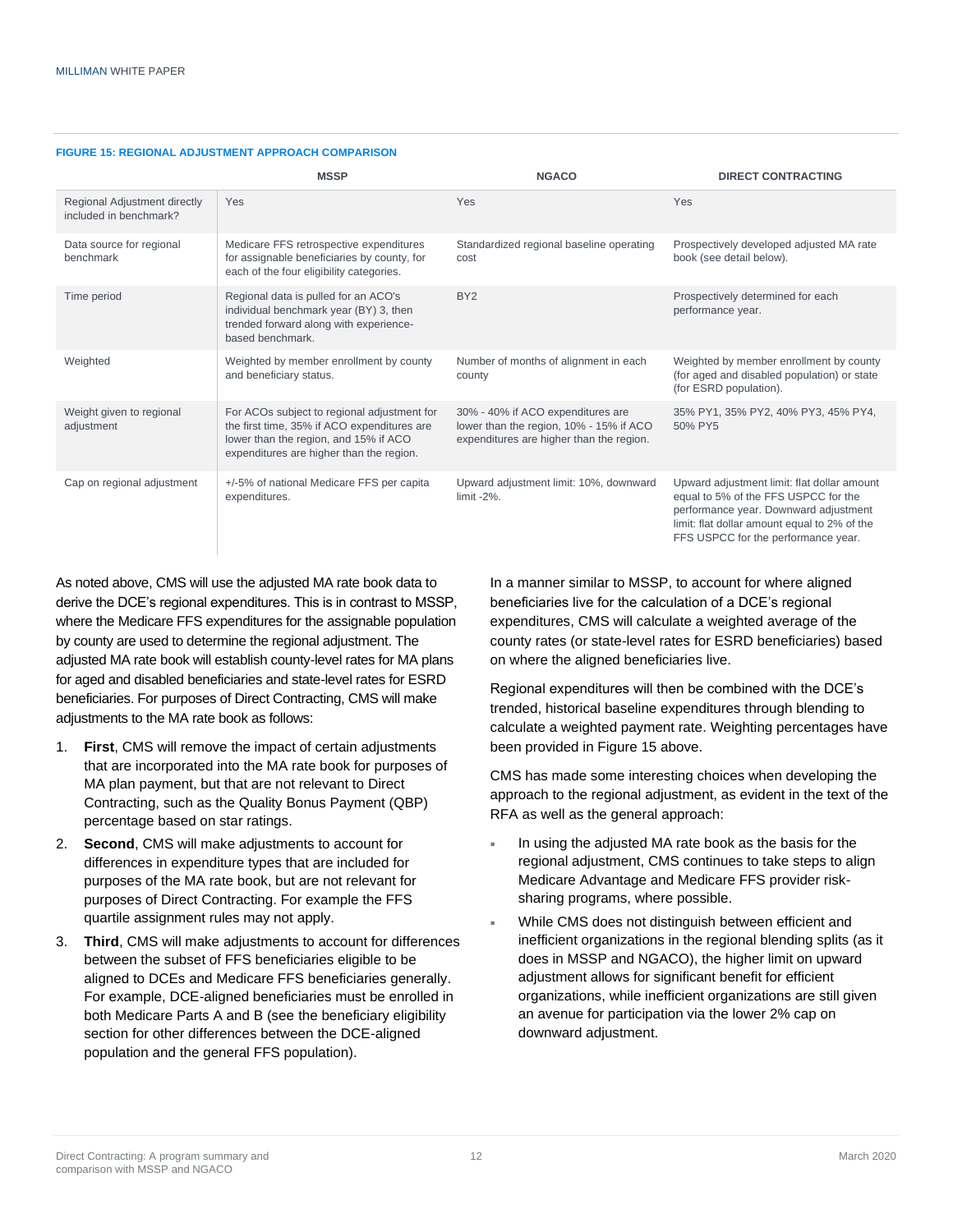#### **RISK ADJUSTMENT**

CMS will use risk adjustment to account for the underlying health status of the population of beneficiaries aligned to a DCE. In the RFA, CMS states that it will apply a modified risk adjustment methodology with the goals of limiting the coding intensity and to improve the accuracy of risk adjustment for organizations specializing in serving complex, high-risk patients. However, no additional information is provided in the RFA.

#### **BENCHMARK FOR BENEFICIARIES WHO ARE VOLUNTARILY ALIGNED**

Because CMS anticipates that a significant proportion of beneficiaries may be aligned through voluntary alignment, there is a valid concern that the characteristics of beneficiaries aligned to a DCE in the performance year may differ from those aligned in the baseline period, creating a potential for asymmetry that may under-predict or over-predict expenditures for voluntarily aligned beneficiaries.

CMS's approach to develop a benchmark for beneficiaries who are voluntarily aligned is rather straightforward:

- For the first three years in which a beneficiary is voluntarily aligned, regional expenditures<sup>11</sup> from the adjusted MA rate book will be used, risk-adjusted to reflect the beneficiary's health status.
- For the fourth and subsequent years in which a beneficiary is voluntarily aligned, CMS will use the beneficiary's claims experience from performance years 1 to 3 and incorporate this experience into the benchmark. This experience will be on a different time basis than the rest of the claims-based benchmark data, and will be adjusted accordingly.

This alternative benchmarking methodology will apply only for those beneficiaries who are aligned to the DCE solely through voluntary alignment and who meet certain alignment criteria.

#### **DISCOUNT AND QUALITY INCENTIVES**

CMS applies two adjustments to the trended, regionally blended, risk-adjusted benchmark for DCEs:

1. **Discount (Global only):** As DCEs in Global will retain 100% of savings relative to the final performance year benchmark achieved during the performance year, this discount to the benchmark will provide the primary mechanism for CMS to obtain savings from DCEs participating in this option. There is no discount for the Professional option. The discount is a fixed amount each performance year and cannot be earned back by the DCE.

2. **Quality withhold:** 5% of the performance year benchmark will be held at risk, dependent on the DCE's performance on predetermined quality and CI/SEP standards. Of the quality withhold, half will be tied to basic quality measures and half will be tied to CI/SEP criteria. Specifically, if the CI/SEP standards are not met, only half of the 5% quality withhold can be earned back.

#### **FIGURE 16: QUALITY WITHHOLDS**

|  |                 | Global                |                               | Professional    |                         |
|--|-----------------|-----------------------|-------------------------------|-----------------|-------------------------|
|  |                 | <b>Discount</b>       | <b>Quality Withhold</b>       | <b>Discount</b> | <b>Quality Withhold</b> |
|  | PY <sub>1</sub> | $2%$ of<br>benchmark  | 5% of discounted<br>benchmark | N/A             | 5% of benchmark         |
|  | PY <sub>2</sub> | $2%$ of<br>benchmark  | 5% of discounted<br>benchmark | N/A             | 5% of benchmark         |
|  | PY3             | $3%$ of<br>benchmark  | 5% of discounted<br>benchmark | N/A             | 5% of benchmark         |
|  | PY4             | $4\%$ of<br>benchmark | 5% of discounted<br>benchmark | N/A             | 5% of benchmark         |
|  | PY <sub>5</sub> | $5%$ of<br>benchmark  | 5% of discounted<br>benchmark | N/A             | 5% of benchmark         |

Note: In PY1 quality will be on a pay-for-reporting basis, and all DCEs that successfully report will earn a quality performance score of 100%. There will be no HPP bonus in PY1.

CMS recognizes that DCEs achieving high performance rates may have less room to show improvement. Accordingly, when establishing these continuous improvement targets, CMS will establish targets that still incentivize higher-performing DCEs to continue to improve.

The amount of the quality withhold that a DCE earns back will be calculated as a function of the DCE's quality score for each performance year multiplied by 5% if the DCE meets the CI/SEP standard or by 2.5% if the DCE does not meet it. For example, a DCE with a 95% quality score that meets the CI/SEP will earn back 4.75% (= 95% \* 5%) whereas a DCE that does not meet the CI/SEP would receive half the incentive for that same quality score. A DCE that achieves a full (100%) quality score and also meets the CI/SEP will earn back the full amount of the quality withhold for the performance year.

The CI/SEP criteria will be provided prior to the start of PY2. The highest-performing DCEs that meet or exceed the CI/SEP may also earn a bonus payment from the High Performers Pool (HPP) beginning in PY2 (calendar year 2022), as described above in the financial benchmarking methodology section.

<sup>&</sup>lt;sup>11</sup> CMS will use the beneficiary's county of residence during the performance year for the purposes of identifying applicable regional expenditures. CMS will distinguish between Aged & Disabled beneficiaries and ESRD beneficiaries in determining applicable regional expenditures.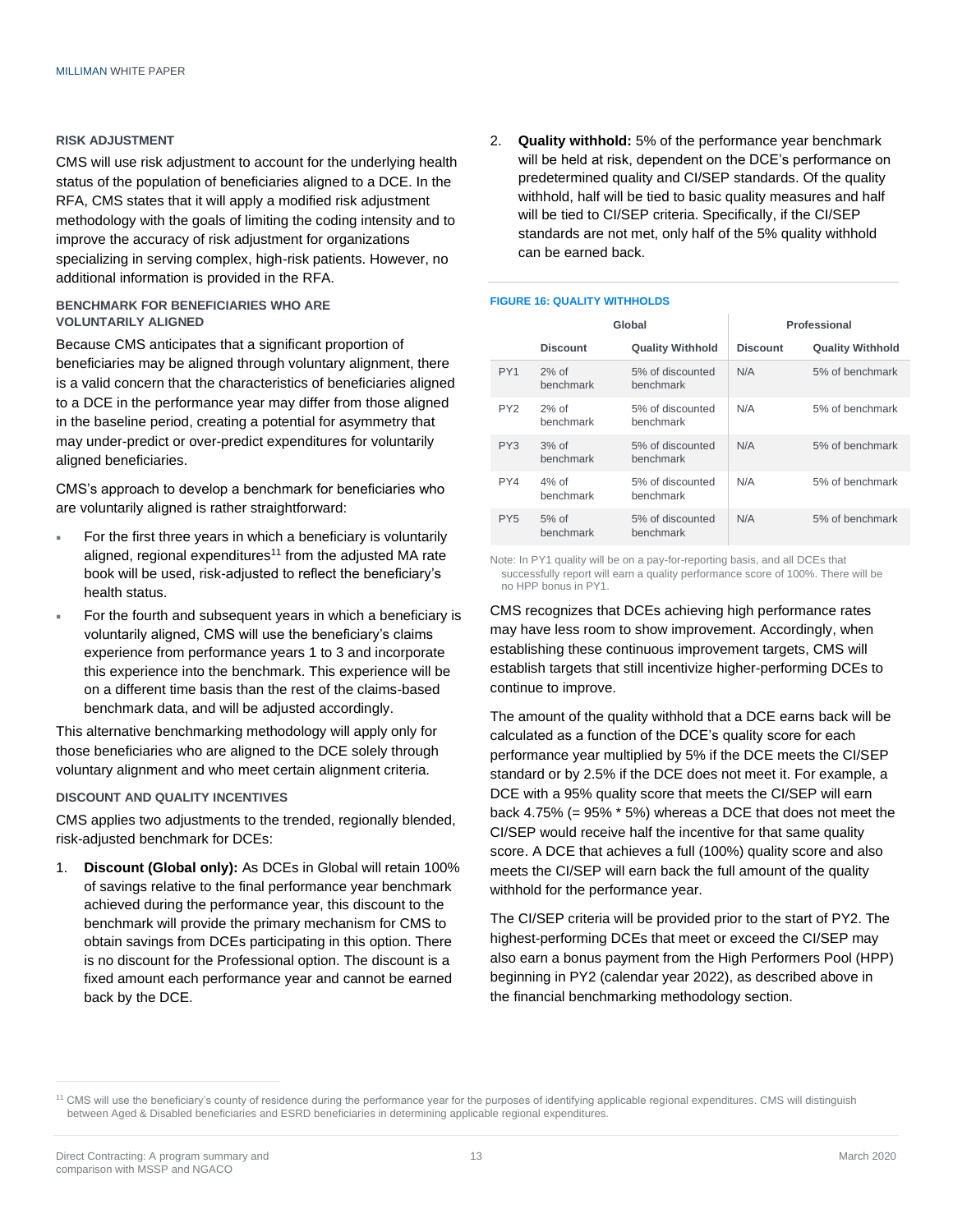#### Other notes:

- **New Entrant DCEs**: For new entrant DCEs, the historical baseline for all beneficiaries in the first three years of beneficiary alignment will be calculated in the same way as voluntary alignment for the standard DCE. That is, the adjusted MA rate book will form the basis for the benchmark. regardless of whether beneficiaries are aligned through claims or voluntarily. For the fourth and subsequent years of beneficiary alignment, prior experience will be used, again in the same way as the voluntarily aligned population for the standard DCE. Other components of the benchmark, including discount and quality withhold, apply.
- **High-Needs Population DCEs**: For High-Needs Population DCEs, the historical baseline for all beneficiaries will be calculated in the same way as the New Entrant DCE population.
- **Alignment for beneficiaries with partial-year experience**: If in a given month of a base year or performance year a beneficiary does not meet all of the beneficiary eligibility criteria (described above in the beneficiary eligibility section), then the beneficiary will be excluded from expenditure calculations for that month and all subsequent months of the base year or performance year, as applicable. Beneficiaries initially aligned to a DCE, who subsequently lose alignment eligibility (e.g., after enrolling in MA) will contribute partial-year experience for purposes of calculating the performance year benchmark and for purposes of financial reconciliation, up to the month prior to the month in which the beneficiary loses his or her alignment eligibility. For example, a beneficiary who loses Medicare as a primary payer in August of a performance year will contribute a total of seven months of experience to the performance year (January through July).

## Patient engagement incentives and benefit enhancements

#### **PATIENT ENGAGEMENT INCENTIVES**

Providers and entities related to the DCE will be permitted to engage with beneficiaries, so long as there is a reasonable connection between the items or services and the medical care of the beneficiary, and if the items or services are preventive care items and services or advance a clinical goal for the beneficiary, including medication or treatment adherence, adherence to a follow-up care plan, or management of a chronic disease or condition.

The Direct Contracting RFA provides the following examples of patient engagement incentives that DCEs could consider offering:

- 1. Vouchers for over-the-counter medications recommended by a healthcare provider.
- 2. Blood pressure monitors to patients with hypertension in order to encourage regular blood pressure monitoring, thus educating beneficiaries and engaging them to be more proactive in their disease management.
- 3. Prepaid nontransferable vouchers redeemable for transportation services solely to and from an appointment with a healthcare provider.
- 4. Items and services to support management of a chronic disease or condition, such as home air filtering systems or bedroom air-conditioning for asthmatic patients, and home improvements such as railing installation or other home modifications to prevent reinjury.
- 5. Wellness program memberships, seminars, and classes.
- 6. Electronic systems that alert family caregivers when a family member with dementia wanders away from home or gets up from a chair or bed.
- 7. Vouchers for those with chronic diseases to access chronic disease self-management, pain management, and falls prevention programs.
- 8. Vouchers for those with malnutrition to access meal programs.
- 9. Phone applications, calendars, or other methods for reminding patients to take their medications and promote patient adherence to treatment regimens.
- 10. Vouchers for dental care services, for example prior to jaw surgery to reduce the risk of infection.

These items and services would be funded by the DCE and therefore calculation of the DCE's benchmark and performance year expenditures will not account for them.

Additionally, DCEs will be able to engage in two very specific patient engagement incentives described in the RFA:

- 1. **Cost-sharing support for Part B services:** By offering cost-sharing support, DCEs can reduce financial barriers for certain beneficiaries and also promote the utilization of highvalue services.
- 2. **Chronic disease management reward program:** CMS will permit DCEs to provide gift cards to eligible aligned beneficiaries up to \$75 annually for incentivizing participation in chronic disease management programs.